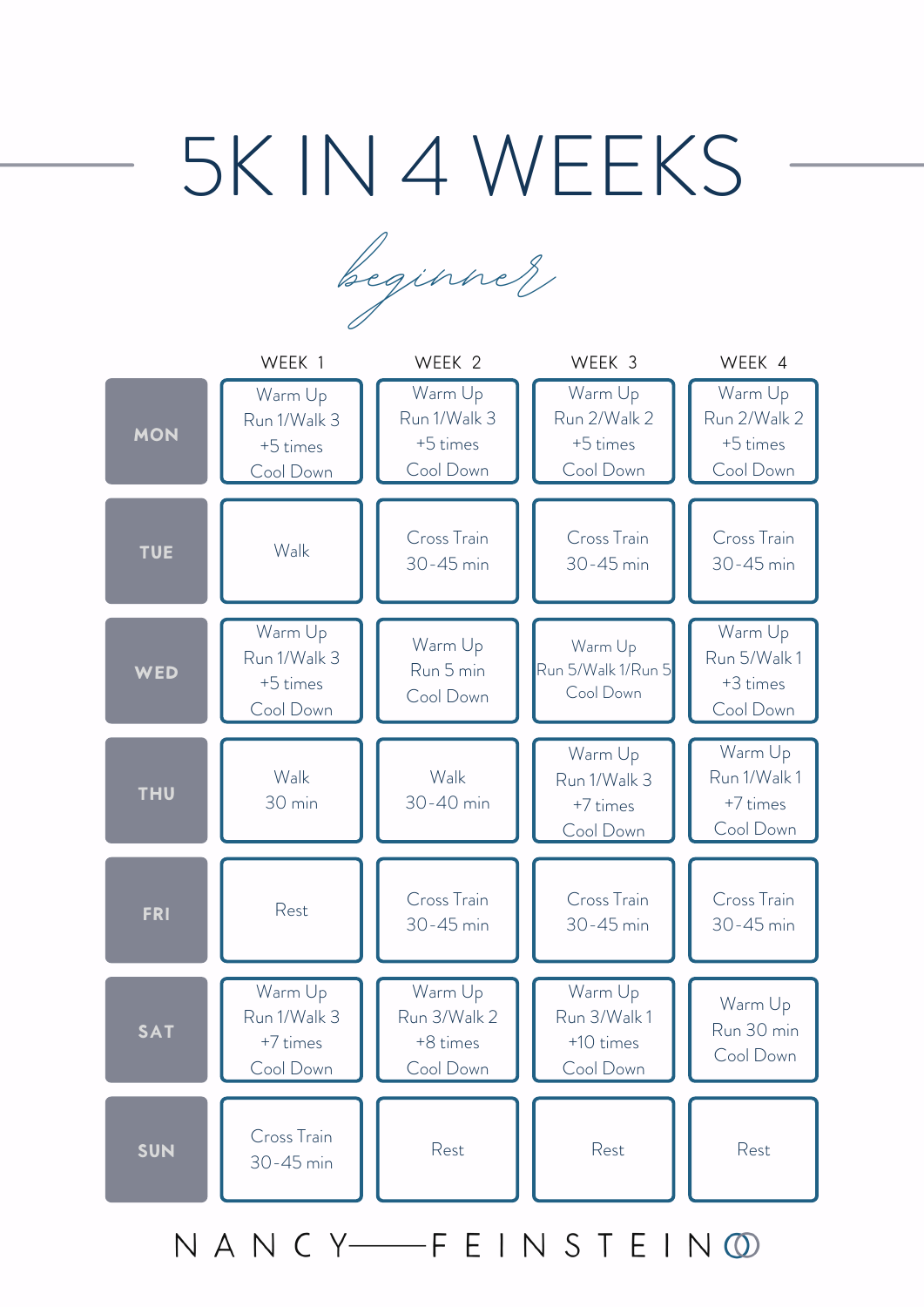## 5K IN 4 WEEKS

intermediate



NANCY-FEINSTEIN OD